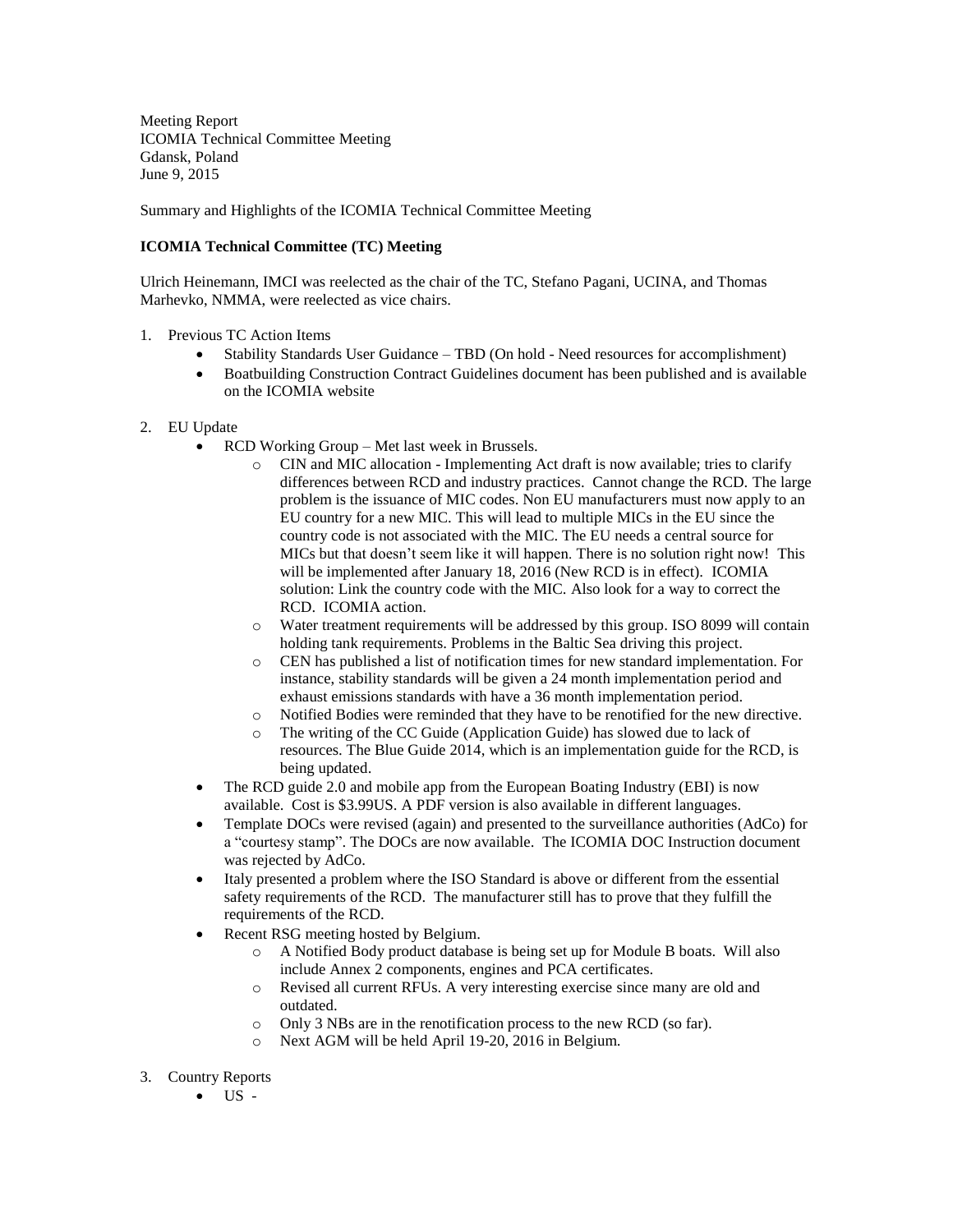- E15 is becoming more prevalent. NMMA continues to fight it. Working on Butanol as an alternative to ethanol.
- Outboard engine catalysts may be coming in next few years.
- New ABYC standard in the NMMA program: P-27, Electric/electronic steering control systems.
- NMMA is working on a fuel additive test program.
- A new super label that consolidates many required labels is being distributed to the industry.
- Norway
	- Trying to pick up derelict boats. Need a model for identifying scrap contained in boats in this program.
	- Masts should be inspected every 3 years.
- Australia
	- Still has builders plate but it doesn't work well; will look at ABYC and ISO standards.
	- Will look at engine emissions requirements. Commercial boats are using ISO standards.
	- End of Life requirements becoming more important.
- Sweden
	- Recycling project will be launched in September; 24 collection locations.
	- Antifouling requirements coming listing of approved and not approved products.
- UK Recreational boats used as rental boats are becoming popular, need to follow commercial standards.
- Germany
	- All marine companies are in a joint lobbying group.
	- PCA are more prevalent.
- Finland
	- New government is taxing boats now. About 30/40 euros.
	- Manufacturers are reminded about the pending new RCD.
- Turkey Importations of used boats illegal in Turkey.
- South Africa Exports are doing well.
- 4. Standards Updates
	- TC 188
		- o 2014 Plenary meeting in Baltimore.
			- SC1 handles personal safety equipment.
			- New SC2 proposed to handle the 23 engine-oriented standards. Combines 4 work groups.
		- o ISO standards published or in review:
			- ISO 10240 AdCo and the Commission are against electronic owners manuals even though the DIS amendment was approved by the P members.
	- ICOMIA has prioritized the top standards review for 2015 and 2016:
		- o ISO 8099, Toilet waste retention systems
		- o ISO 11812, Watertight cockpits and quick-draining cockpits
		- o ISO 12216, Windows, portlights, hatches, deadlights and doors
	- Next TC 188 Plenary meeting will be held in Gothenburg, 22-26 June 2015. Will be discussing design categories used in various standards.
	- TC recommends that the scope of TC 188 eliminate the 24m limit for standards, as long as 24m length is covered in the standards so they can be used for compliance with the RCD. The TC is also recommending that the standards in TC 188 be evaluated whether the 24m limit can be removed. Look at 500 GT as the upper limit.
	- ICOMIA published the third edition of the Small Craft Standards Bulletin. The fourth edition will be published after the Gothenburg meetings.